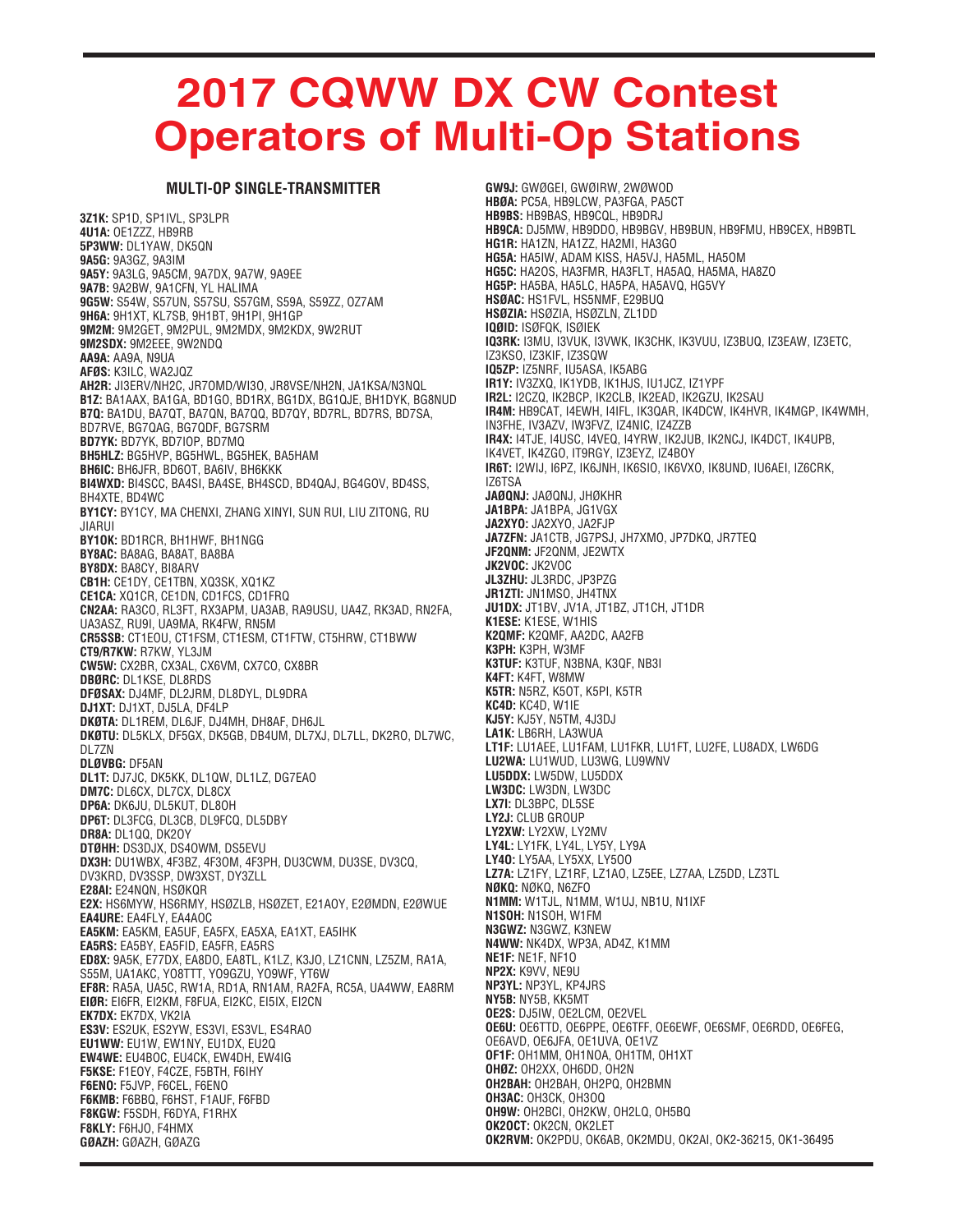**OK3A:** OK1MY, OK1AWZ, OK1TN, OK1AU **OK5W:** OK1AAU, OK1AMX, OK1CF, OK1ES, OK1FKD, OK1MGJ, OK1MJA, OK1TA, OK1WF **OL1C:** OK1DOY, OK1DPU, OK1DUG, OK1FPQ, OK1IEC, OK1IPS, OK1JAX, OK1NG **OL3A:** OK1DX, OK1IC, OK4RQ, OK6DJ **OL3Z:** OK1FPS, OK1HMP, OK1DQT, LZ3SF **OM4Q:** OM4TQ, OM6MW, OM3BY, OM4KW, OM3COR, OM4AA **OM7M:** OK2BFN, OM2KI, OM2IB, OM3PA, OM5RW, OM5RM, OM5ZW **OP4K:** OP4K, ON8ZL, OP5T **OT6M:** PA5MW, PE2HD, ON9CC **OZ5E:** OZ1ADL, OZ1ETA, OZ1FJB, OZ1IVA, OZ1LCG, DJ6GI **OZ7D:** TF3WK, OZ1CQ **P33W:** 4Z5LA, LY4AA, YO3JR, R4FO, UA4FER, RW4WR, RA3AUU **PA/PY2SEX:** PY2SEX, PY1NX **PAØBWL:** PAØBWL, PA5JS, PA7PYR **PA1HR:** PAØPMD, PA1ENG, PA1HR, PA2PCH, OM MIKE **PA6X:** PA7CW, PC2D, PC2L, PC2Y, PF2D **PI4MM:** PAØABE, PAØIKE, PA7KY, PA3CVR, PA2RU **PSØF:** PP1CZ, PP2BT, PY1ZV, PY7RP, PUØFDN **PS2T:** PY2KC, PY2NA, PY2NDX, PY2YU, PY2ZEA, PY5EG **PY1SL:** PY1SL, PY1GQ **R7AB:** R7AB, UA7A, UA6AA, RU7A, R7DA, RY7Y, RA6YDX, RC7C, RM6F **R9PA:** RA9P, RC9O, UD9P **RA3W:** R5WW, RM5W, RW5W, RW3WX, RA3WAT **RCØCB:** RCØCB, RØCCB **RC9J:** R9JR, RK9JR, RA9JO **RF9C:** UA9CDC, UA9CIR, UA9CSA, UB8CIL **RKØS:** RAØTU, UAØSM **RK3PWR:** R3PJL, R3PJM, RK3P, POLISHCHUK ELIZABETH YURIEVNA **RK9CYA:** RK9CR, UA9CNX **RM1Q:** RU1QQ **RM9A:** RG9A, RZ8A, RA9AA, RL9A, RO9A, R9CM, RU9A, RN9A **RN9T:** RC9T, R8TA, RW9TA, RU8T **RO5F:** UI3D, UA5B, RV3DM **RTØC:** RWØCR, UAØCA, UAØCDX, RNØC, UAØDM, RØCM, RWØCD, RZØCQ **RT4D:** R7CK, RA4CMP, RA4D, RW4C, RA4CTR, RG4D, R4CR **RT6A:** R7AA, R7CT, RA1ZZ, RG2A, RN3QO, RX6CW, RZ3K, UA7C **RT9L:** R9LY, RA9LY, UA9LDW, R8LG **RZ3AWM:** RV3ATR, RA3AMZ **RZ7T:** RT7F, R7FO, R7HF, RG6G **SI9AM:** SM3EAE, SM3FJF **SKØQO:** SMØFDO, SMØNUE, SMØDSF **SN5G:** SQ5WWK, SP5PB **SO4M:** SP4MPG, SP5UAF, SP5OXJ, F5SDD, SQ6MS **SO4R:** SP4G, SP4TKR, SQ4NR **SO7M:** SP7IIT, SP7CVW **SP2KAC:** SQ2NUK, SP2MHD **SP2KPD:** SP2DKI, SP2AEK, SP2MKT, SP2MKI **SP2TMT:** SP2SWR, SQ2BNM **SP9KDA:** SP6GCU, SP6MQO **SW9AA:** SV9DJO, LZ3FN **SZ1A:** SV1DPJ, SV2FWV, SV1CIB, SV1DPI **TF3W:** TF3DC, TF3JA **TM1A:** F5NTZ, F5QF, F5PBM, F6ICX, F5AGB, F5RAB, F6DZS, F5NQL **TM1T:** F5BSB, F5TRO **TM3R:** F5PHW, F5UTN, F6BEE, F6IFY, F8CRH **TM4Q:** F6FYA, F5PTM, F5MYK, F6IIT, F5CWU, F5NGA **TM6M:** F1AKK, F4DXW, F8DBF, F8FKJ **TM7A:** F5IYJ, F5RVF, F4ERY **UA4M:** UA4H, R4HC, R4LR, RW4LW, RU4LM, UA4PCM, RW4PL, RT4P, UA4LCH, UA4LL, UA4WI, RN4WA **UA4S:** RA4SCG, RK4S, RU4SO, RU4SS, RU4SU, UA4HOX, UA4HTT **UA7K:** R3FA, RL4F, RO4F, RK4FD, RW7K, UB7K **UC2K:** UF2F, R2FAM, RT2F **UF5D:** RN3DNM, RT2D, RW4CLF **UR4RWW:** UR5RU, UZ1RM **UT4MWM:** UR2MR, US4MIR, US2MT, UY7MF, UR3MP, UR4MOA, UR4MP, UR4MGN **UT4UWC:** SCHOOL CLUB, UT3UFH, UT3UGB, UY2UQ CHIEF **UT4UXB:** UY2UQ, UT3UFI, UT3UFO **UT7AXA:** UR2AM, UR5AU **UT7E:** UR5EFJ, US3EO, UR3EZ **UW7W:** UR5WAN, UR5WCW, UT7WZ **UZ2I:** UT2II, UY2IF **UZ2M:** URØMC, UT7MW, UR3CMA, UR3QCW, UR6EA, US8ICM, UW5IM, US2YW, UR4LRG, UR5MID, USØLW, UT3MD

**VA7DZ:** VA7DZ, VA7KH, VA7VK **VE2BWL:** VE2BWL, VA2CZ, VE2IR, W1EBI, K1LI **VE3EJ:** VE3EJ, VE3EK, VE3KI, VE3MM **VE7GL:** VE7GL, VA7OM **VE9ML:** VE9ML, VE9BK **VP5M:** AA4NC, K4QPL **VR2CC:** VR2GP, VR2VIY, VR2XMT, VR2XYL **WØDLE:** WØDLE, WBØGAZ **W2VQ:** W2VQ, WQ2N **W3LL:** W3LL, W3KX, WA3AER, K3LU, ND3D **W3MF:** W3MF, K3PH **W3UA:** RM9I, R8CT, NU3C, W3UA **W3ZGD:** K3MSB, WS3C, KC3JJA, K3JAW, K3NK **W4SO:** W4SO, N4II, W2LK, N8KH, AB4VK **W6XB:** W6XB, WØZZ **WB9Z:** WB9Z, K9GS **WW4LL:** WW4LL, NN9DD, W9SN, K1ZZI, AA4CF, AA4GA, KG5HVO, K4BAI, N2WF **YBØZZE:** YCØOSX, YCØMZE, YCØLOU, YBØPUL, YBØDNY **YC1ZAZ:** YB1ACN, YE1AR, YE1GD, YE1NZ, YD1BED **YE1C:** YB1EGP, YB1HR, YB1KIZ, YB1LZ, YB1PEF, YC1DWF **YE1K:** YB1CF, YB1JSJ, YB1KAR, YC1KAF, YC1ME, YC1MR, YD1JZ, YD1DGZ, YD1DOQ, YD1OLG, YF1DO **YE1R:** YB1SAM, YB1TIA, YB1UUU, YB1RAP, YB1TT, YD1WAT, YD1TJJ, YD1TFM, YC1SRF **YE1ZAL:** YD1JUK, YD1IIV, YD1ILM **YL1S:** ANATOLY SERGEY **YO4KAK:** YO4AH, YO4BYW **YTØB:** YU2KNO, YU1OS, YU4ACA **Z37ØM:** Z35Z, Z36W **Z3B:** Z31RM, UT8QQ, Z31RQ, Z32U, Z33B, Z33PB **ZB2TT:** ZB2TT, K1ZM **ZW8T:** PS8HF, PS8BR, PS8NF

## **MULTI-OP TWO-TRANSMITTER**

**6YØW:** LZ1NK, LZ2BE, LZ2HM, LZ3ND, LZ4AE, TA3D **6Y3M:** HA6ND, VE3NE, VE3NZ **8J2YAF:** JH2EUO, JR2WLQ **8N1NIT:** JR2XWW, JG1WBB **9A7A:** 9A3TR, 9A5X, 9A6NA, 9A7V, 9A2G, 9A5M, 9A3OS, 9A2V **AHØK:** BA1RB, BG9XD, JE1CKA, OH6RX, OH7WV, WX8C **BD3QA:** BA3QU, BD3QF, BD3RK, BD3MT, BH3RUG **BI4SSB:** BA4TB, BG4TRN, BH4RQU, BH4SQE, BH4TVU, BD4TS, BG4HYK, DL1MGB **CE3CT:** CE3CT, CE2MVF, N5ZO, VE7SV **CN2R:** OK1DIX, OK1FFU, OK1HGM, OK1JKT, OK1NY, OK1RI, OM6NM **CR3W:** DJØIF, DJØZY, DJ2YA, DL1CW, DL5AXX, DL7UGN, DL8JJ, LZ2JE **CR5T:** CT1CZT, CT1DRB @CS5NRA **DAØWRTC:** DJ6TF, DJ7TO, DK4WA, DL1KWK, DL1RTL, DL5YYM, DL8UAT, DM5JBN **DD1A:** HB9CVQ, HB9DHG, HB9FBM, HB9BJL, DL2MDU, DL3GA, DL3DW, DL3TU, DL4AAE, DL1II **DLØGL:** DF9TS, DJ9IE, DK3QZ, DL1EKC, DL1HBT, DL3HAH, DL3QQ **DL1A:** DH7KU, DJ1YFK, DJ2QV, DK4AA, DK7AH, DL7LIN, DO4DXA **DM4M:** DK4BX, DM4IM **DR5N:** DF1MM, DJ1MM, DJ9DZ, DK5OS, DL9YAJ **EC2DX:** EA3AIR, EA3ALZ, EA3CX, EA4CWN, EA4TX, EA4ZK, EA7KW, EC2DX, EC4TA **ED2C:** EA2BD, EA2CW, EA2DPA, EA2PA, EA2WX, EC1RS **ES9C:** ES1OX, ES2NA, ES2RR, ES2TI, ES4NY, ES4RD, ES5JR, ES5QA, ES5RY, ES5TV, ES6QC, ES7GM, DK6SP, IU2FQW, YL2GQT, YL2KF, YL2KL, YL3DW **G5O:** GØLZL, GØSYP, G3SHF, MØDCG, MØDSL, MØTJU, M5KJM **HCØE:** HC1HC, HC1JQ, YV1KK **HQ9X:** W1UE, K1XM, KQ1F **HSØZAR:** K3ZO, W2YR, LA7JO, 5B4AGN, G3AB, G3XTT, DL3DXX, 9M2ZAK, HSØZDX, HSØZDY, HS3ANP, HS3XVP, HS4RAY, E2ØNKB, E21EIC **IB9T:** IK2PFL, IK2WAD, IT9BLB, IT9CLN, IT9RZU, IT9VDQ, IT9WKU, IT9ZMX, IZ5ICH **II9P:** W5MX, IZ8JAI, IT9CHU, IT9EQO, IT9CJC, IV3YYK **JA1YPA:** JA1PEJ, JE1PMQ, JG4KEZ **JA1YXP:** KANDA YOKOYAMA, JR2QZI, ITO **JA1ZGP:** JH1LNC, JH1TGP, JI1OJR, JI1POZ, JJ1HGP, JO4IAH, JR2XBC, JS2ADN **JE2YRB:** JR2SCJ, 7M4CLF, JA1KFX, JA8RWU, JF2XGF, JP1QGO **JJ2YDV:** JF2RCX, JG2KGS, JI2QIX, JS2PHO **JK2EIJ:** JK2EIJ, JHØMUC